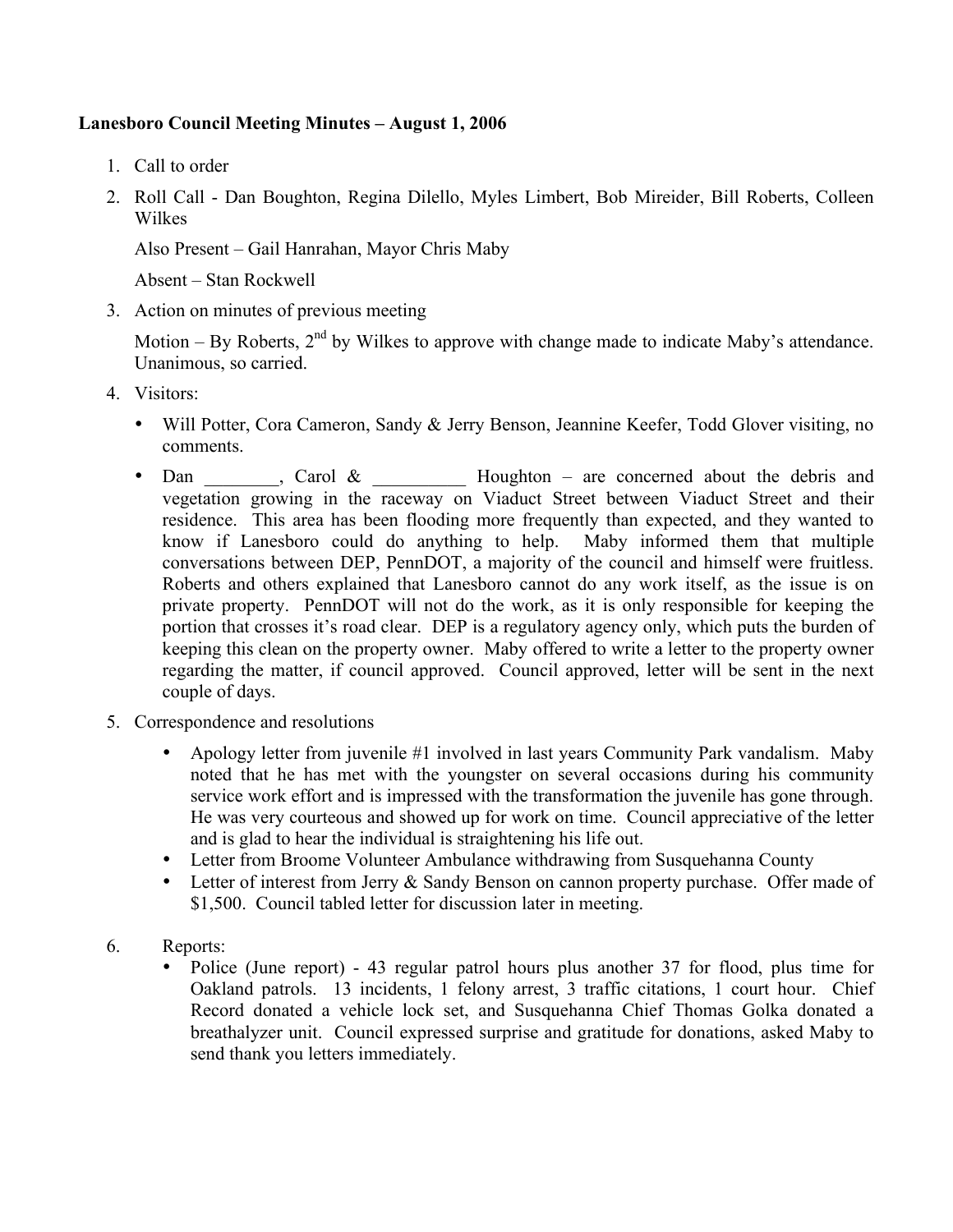- Mayor- garbage truck in for inspection and misc. work (fast idle throttle, ignition switch). Battery box will be fixed in the next week or so, and block heater will be installed (there wasn't one on the new motor, and the old one was put on by Cleveland's Garage).
- Code Enforcement- 28 hours, 26.5 of which are flood related, multiple inspections & calls, 2 building permits.
- Community Center- Boughton purchased a window mount air conditioner, using funds from the Community Center account. Council very appreciative of installation prior to council meeting. Discussion ensued on possible purchase of a second unit. Decision made to not purchase another unit, as the outlets are all on the same circuit. The circuit will most likely fault if another a/c unit and the new coffeemaker were all running at the same time.
- 7. Unfinished business:
	- Sale of cannon property In addition to the Benson's interest, Maby stated Dale Rockwell was interested. Discussion ensued about how to handle, as the property should probably be advertised so that all who may be interested in it would be informed. Matter tabled for further discussion until September meeting.
	- Zoning discussion on whether to enforce 1971 zoning ordinance and map. Maby stated that he had discussed matter with Shane and Solicitor Dewitt. The zoning can be enforced, but existing farm animals, horses, etc. would be considered "grandfathered" in. This is based on several court decisions in Pennsylvania regarding the same issue elsewhere. If enforced, the zoning would limit where additional animals could be brought into. The zoning map lists the Kaiser, Selke, and Barnes property as special use, allowing for animals. All other properties will not be allowed to harbor additional animals. Also discussed were businesses and the zoning map. Mireider and Maby reviewed the map – all current businesses are on properties zoned for business. Maby noted that exceptions can be made through a variance, if council deems appropriate for the activity. Roberts & Boughton stated they believe some zoning is needed, and that Lanesboro's needs are met by the 1971 zoning ordinance. On a roll call vote, unanimous decision begin enforcement of the zoning immediately. Maby will inform Shane and Solicitor Dewitt.
	- New municipal building:
		- i. Loan- Maby is still gathering information, will have ready for the September meeting. He is working on getting finalized offers from four different funding agencies, each with different rates and terms and requirements.
		- ii. Proposal for design Delta Engineers PC submitted a proposal to do a programming study for the new building, which is the first step in developing and designing a new structure. The cost of this proposal has a Not-To-Exceed limit of \$11,155. Maby noted that Lanesboro may need to borrow money to cover this cost, but its options are limited, given the state of the existing building. This programming study will then be carried forward into the actual design, of which a building loan should cover the costs along with construction of the new building. Discussion ensued about other possibilities. Jerry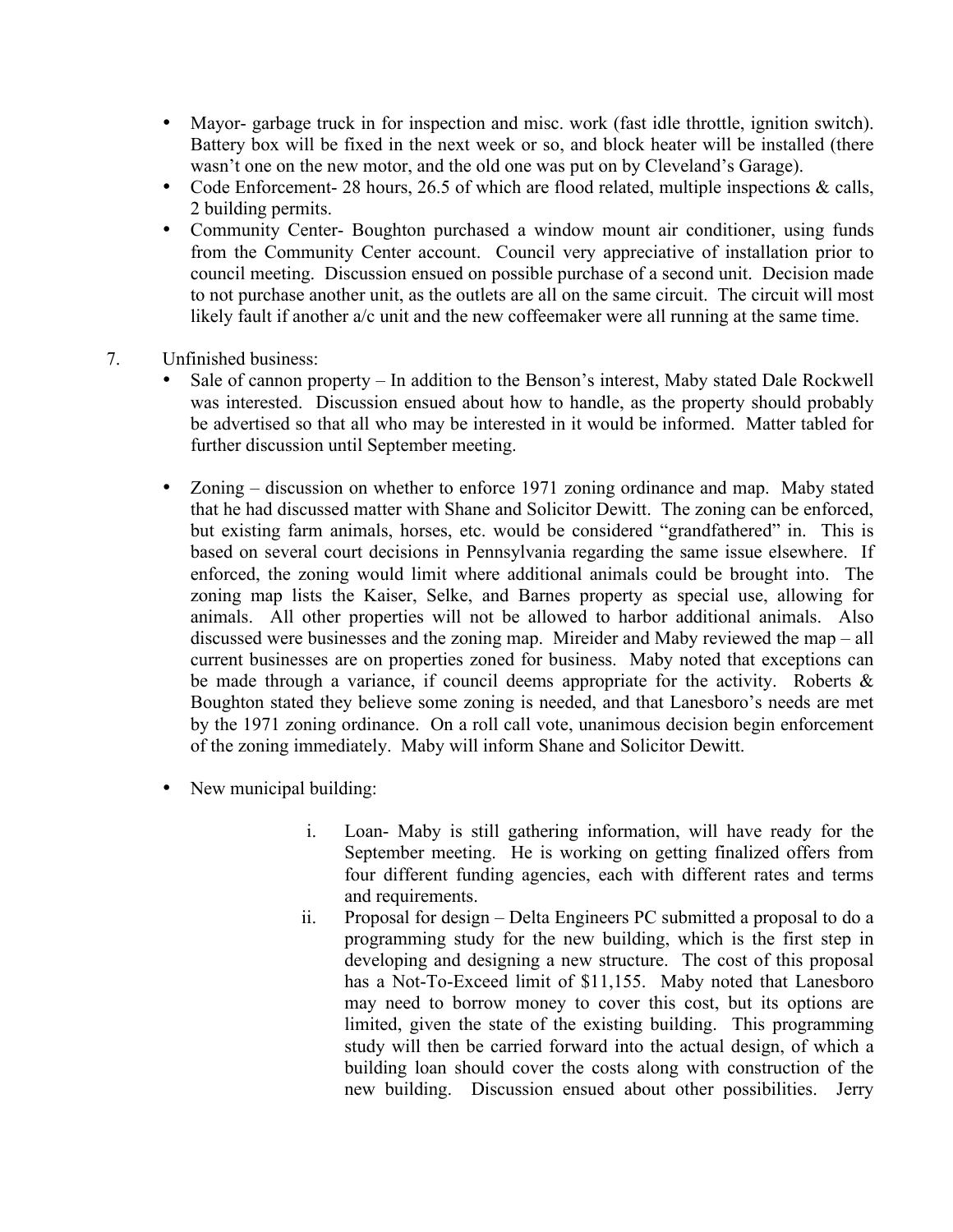Benson asked about building at the current site. Maby stated that would cost more than constructing elsewhere, as a temporary structure would be needed to house the borough facilities, and more importantly, the Post Office. Temporary sewer, water, and electric connections would be required. All of these costs, including a temporary structure, would add cost to the project and be unrecoverable, in that once the temporary structure was gone, there was no way to recoup the costs. Prior to a motion made on this, a letter was read from Jeannine Keefer and Bill Roberts, who would like to donate an empty lot on North Main Street across from the Starrucca Viaduct, with the caveat an appraisal is done on the property and provided to them. Maby stated in conversations with Solicitor Dewitt, the council can accept property donations if a resolution regarding the same is drafted and approved. Motion made by Regina,  $2<sup>nd</sup>$  by Limbert to accept the property, pending the drafting of resolution by Solicitor Dewitt. Unanimous vote, with Roberts abstaining. A motion was then made by Roberts with 2<sup>nd</sup> by Regina, accepting Delta's proposal and giving them notice to proceed. Unanimous, so carried.

8. New business:

Adjournment – by Mireider,  $2<sup>nd</sup>$  by Regina. Unanimous, so carried.